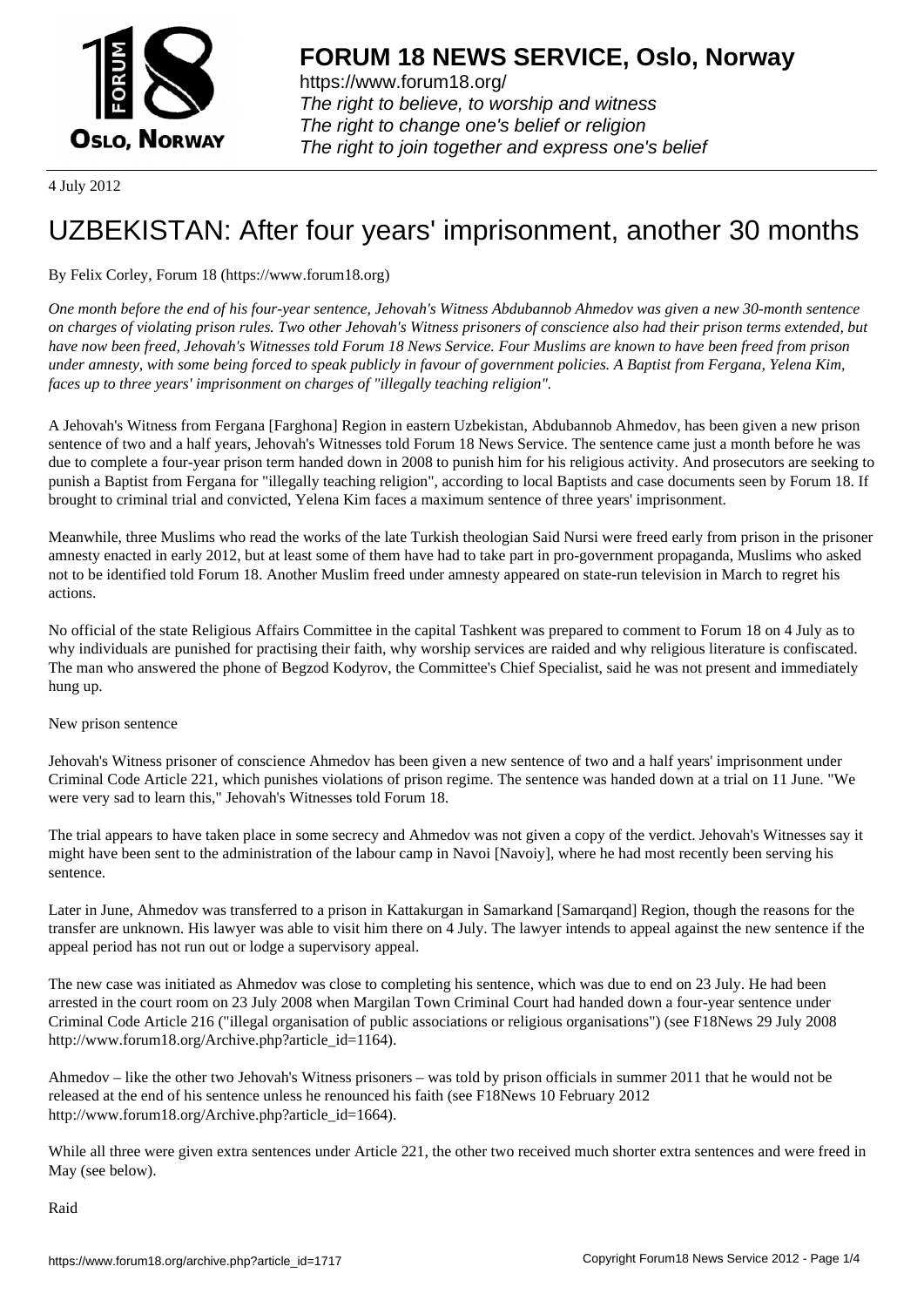The most recent trouble for Yelena Kim and her Baptist congregation in Fergana began on 29 April, when about a dozen police and other security officials raided the Sunday service. The Council of Churches Baptist congregation meets in part of her home. Two of the officers were from the Department for the Struggle with Terrorism, while others were from the National Security Service (NSS) secret police. "They tried to record the service on camera, but church members didn't let them," local Baptists told Forum 18

The officers arrived, looking for evidence to prosecute church members under Code of Administrative Offences Article 241 ("Teaching religious beliefs without specialised religious education and without permission from the central organ of a [registered] religious organisation, as well as teaching religious beliefs privately").

Officers drew up a record of an offence against Yelena Kim, the owner of the home where the church meets, even though she was visiting Tashkent when the service took place. They also drew up records against her husband, Eduard Kim, and church member Iosif Skaev.

Investigator Botir Zokirov summoned all three for questioning on 4 June. He told Yelena Kim that a criminal case had been opened against her under Article 229-2 (violation of the procedure for teaching religious doctrines), which carries a maximum three year prison term. Zokirov said her husband and Skaev would be witnesses in the case.

Zokirov asked Eduard Kim where he had got to know his wife, when they had married, how they had become Baptists, what they do at the services and why the congregation is not registered. Eduard Kim told Zokirov that the services are peaceful and that the Constitution's Article 61 guarantees the separation of religion from the state and bans state interference in the affairs of religious organisations.

Zokirov asked Skaev how many people attend services, who the leader is and who teaches the faith to those who join. Skaev responded that he did not know exactly how many people attend, that the leader is Jesus Christ and that all church members testify to others about God.

Early on 23 June, the local police officer came to the church and said that Eduard Kim and Skaev needed to take their documents confirming their place of residence and their personal reference from the mahalla (local district) committee to the police station so that the cases against them could be closed.

However, when they got there Investigators A. Ahmedov and Erkin Dehkonov told them they would face administrative cases and that they should go straight to court. Eduard Kim and Skaev refused to go to the court, explaining that they had not had the time to study the case documents and did not have a lawyer or translator (they are Russian speakers).

"She continued with religious teaching"

Early on 28 June, officers arrived at the church armed with a search warrant signed by F. Ismoilov, Fergana's Deputy Prosecutor. The warrant, seen by Forum 18, declared that criminal charges had been lodged against Yelena Kim as she had already been prosecuted on 26 July 2011 under Administrative Code Article 241. "Despite this, it was established that she continued with religious teaching, without having the appropriate education," the warrant declared.

According to the July 2011 verdict – seen by Forum 18 – Fergana City Criminal Court had fined Yelena Kim under Article 241 three months' minimum wage, 149,205 Soms (460 Norwegian Kroner, 60 Euros or 85 US Dollars at the inflated official exchange rate).

Eduard Kim had also been fined for his religious activity in February 2008, but the punishment had been overturned in August 2008 (see F18News 22 September 2008 http://www.forum18.org/Archive.php?article\_id=1191). In January 2009 he was one of two Fergana Baptists given a seven-day prison term (see F18News 9 February 2011 http://www.forum18.org/Archive.php?article\_id=1538).

## Search

At the Kims' Fergana home on 28 June, officers ordered church members to leave while they searched the premises. "They took printed materials, musical collections, folders with notes, posters, discs, cassettes, Bibles and hymn books into the yard to sort them and note them down," church members said. "They also confiscated a photocopier." Officers then searched the part of the house where the Kim family lives, seizing "everything related to Christianity".

Church members, who were not allowed into the yard, gathered outside to pray and sing. "Officers threatened to bring charges against all of them and filmed them."

At about the same time Skaev's home was also searched. After he refused to let the police in without a translation of the warrant into Russian (he does not read Uzbek), officers gained entry through a window. "Officers frightened his nine children," church members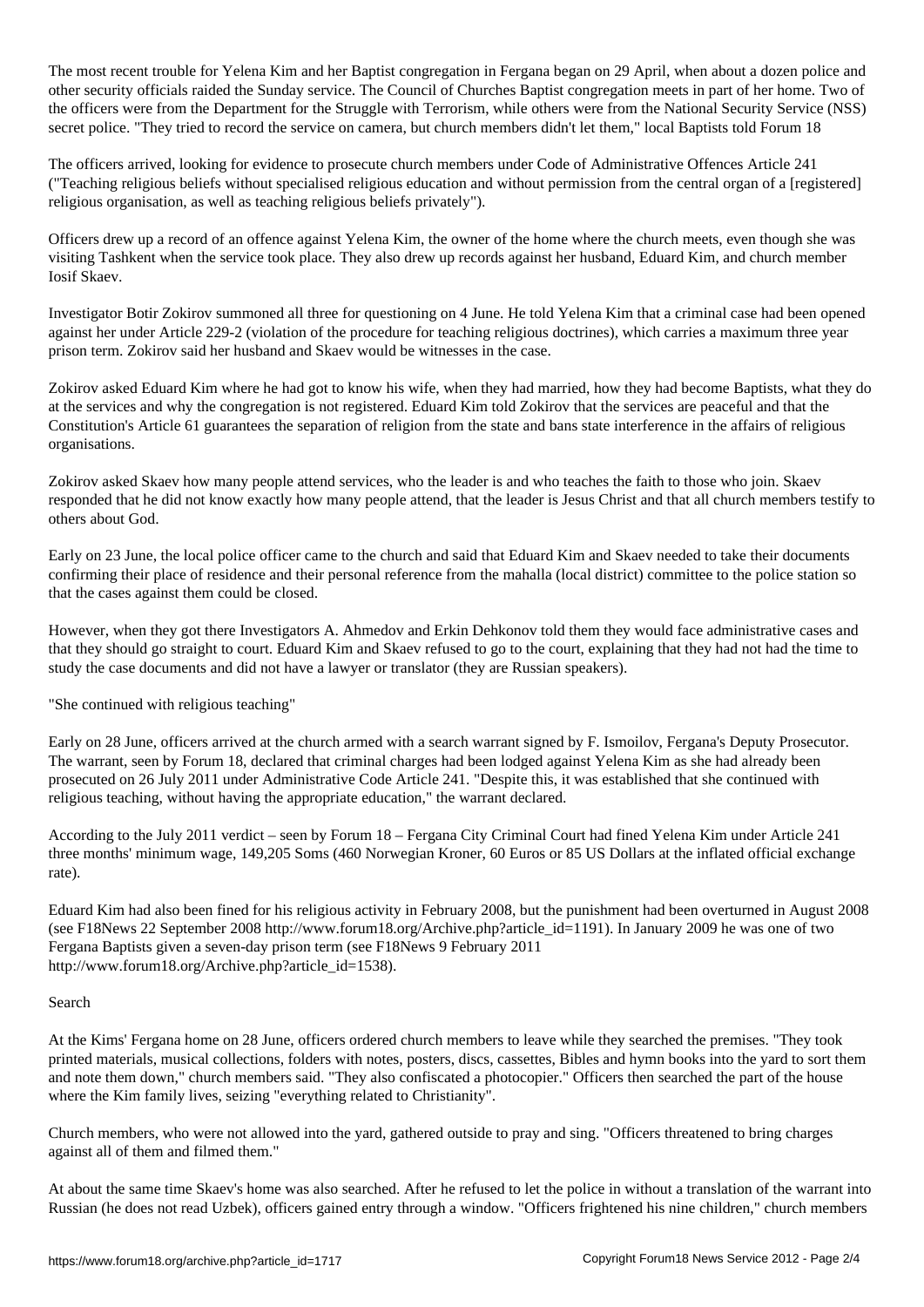officers broke a window to get in. They seized 150 copies of the Bible (in Uzbek).

The following day, 29 June, Skaev appealed to the police to return his passport, but they refused.

Forum 18 was unable to reach any of the officers involved in the raid, the criminal case against Yelena Kim or the administrative cases against Eduard Kim and Skaev. The duty officer at the Fergana Regional Police put the phone down on 4 July. Other numbers there and at the town police went unanswered each time Forum 18 called.

The official who answered the phone of Fergana City Prosecutor's Office on 4 July declined to put Forum 18 through to Deputy Prosecutor Ismoilov or anyone else to discuss the case against Yelena Kim. He put the phone down without giving any comment or his name. Subsequent calls went unanswered.

Freed on completing extra sentences

Two Jehovah's Witnesses who had been given extra terms after completing their long prison sentences have now been freed, Jehovah's Witnesses told Forum 18. Sergei Ivanov was freed on 19 May and Olim Turaev on 22 May.

The two were tried by Gazalkent City Criminal Court on criminal charges of violating prison regulations under Article 221 and sentenced on 12 April. Ivanov was given an extra sentence of four months and three days' imprisonment. Turaev was given an extra sentence of four months and seven days' imprisonment. The sentences were deemed to run from 17 January. Prosecutors had demanded for each of them an extra three year prison sentence, Jehovah's Witnesses noted.

Ivanov had been arrested in the court room on 23 July 2008 (together with Ahmedov) when Margilan Town Criminal Court in Fergana Region handed down a three and a half year sentence under Criminal Code Article 216 (see F18News 29 July 2008 http://www.forum18.org/Archive.php?article\_id=1164).

Turaev was handed a four-year labour camp sentence on 25 April 2008 by Samarkand city Criminal Court for unregistered religious activity under Criminal Code Articles 216 and 229-2 (see F18News 29 April 2008 http://www.forum18.org/Archive.php?article\_id=1122).

Ivanov's sentence was due to have expired on 23 January 2012, Turaev's on 25 April 2012. However, new cases were brought in February 2012 accusing them of violating the prison regime in Tashkent Region's Tavaksay Prison (see F18News 10 February 2012 http://www.forum18.org/Archive.php?article\_id=1664).

After his release, Ivanov returned to his home in Margilan. Turaev returned to his wife and children in Samarkand. "They are feeling and doing well," their fellow Jehovah's Witnesses told Forum 18.

Freed under amnesty, but with obligations

Several Muslims given long prison sentences to punish them for their religious activity have been freed early. At least two of them have had to speak publicly in support of the government's policy of restricting religious communities' activity under the guise of maintaining security.

Freed from prison was Muslim prisoner Hayotjon Joraboyev, according to a broadcast on Uzbek television's First Channel on 17 March. It said he was released as a result of the prisoner amnesty approved by the Senate, the Upper Chamber of Parliament, on 5 December 2011. The amnesty was enacted in the three months following its official adoption.

"My intention and the intention of those who repented like me is to serve this country," Joraboyev declared in the programme. "We will serve this country."

Joraboyev, a teacher of Islam, had fled to neighbouring Kyrgyzstan and had been registered with the United Nations High Commissioner for Refugee. However, in September 2008 he was kidnapped by the Kyrgyz National Security Service (NSS) secret police in the capital Bishkek and secretly handed over to the Uzbek authorities, according to the Central Asia programme of the Moscow-based Memorial human rights group. Joraboyev was tried in Tashkent and in February 2009 was given a 13 year prison term.

The three Nursi prisoners freed were Alisher Jumaev, Bobomurod Sanoev and Jamshid Ramazonov. It appears they were also released as part of a prisoner amnesty adopted in December 2011. At least one of them has been obliged to speak up publicly in favour of the government's policies on religion, Muslims who asked not to be identified told Forum 18.

The three had been serving sentences of five and a half years' imprisonment, handed down in Bukhara in April 2009. The six other readers of Said Nursi's works on trial with them were given sentences of between nine and six years' imprisonment (see F18News 29